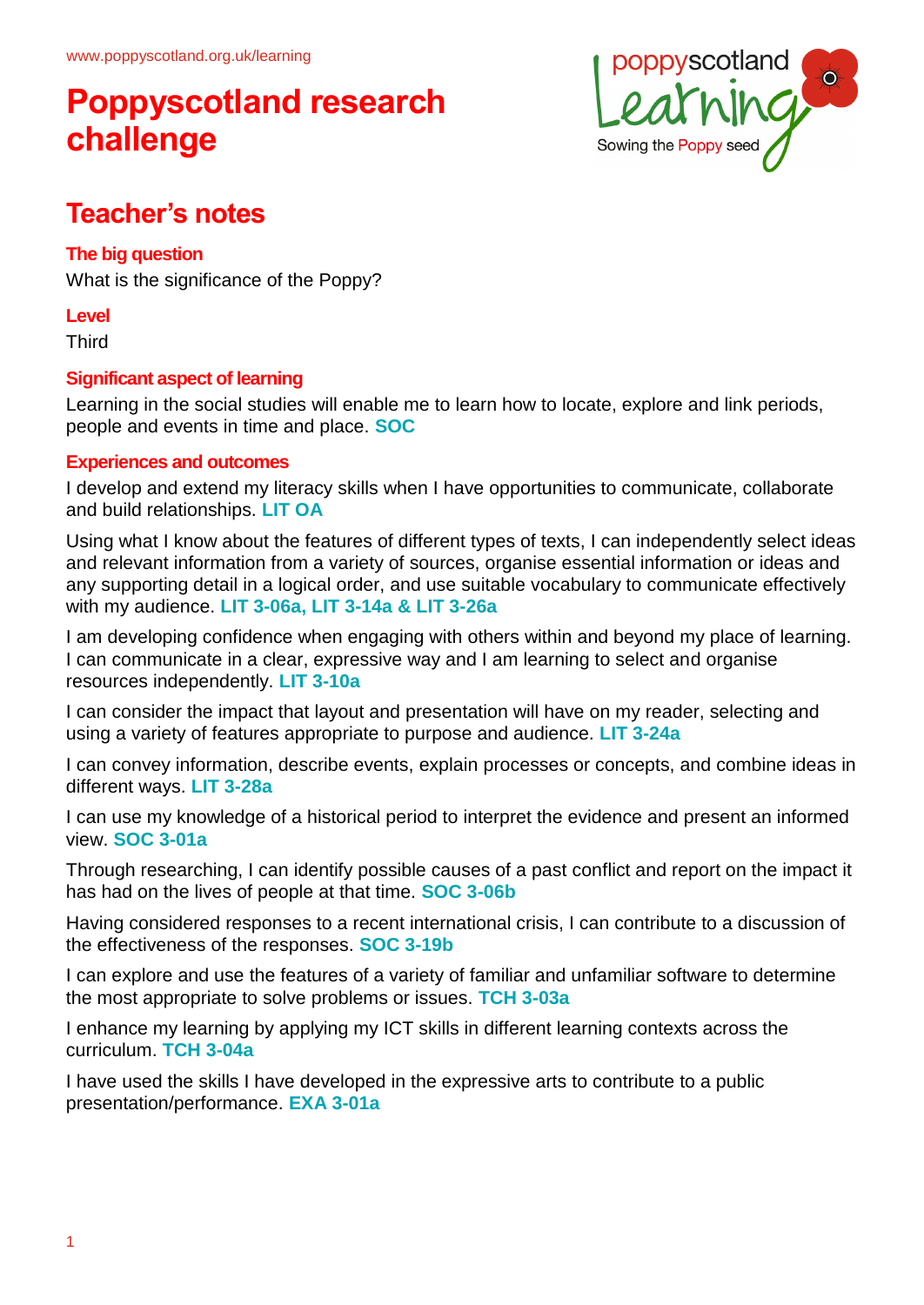

### **Additional resources**

Poppyscotland's documentary films and archive footage are available from the Poppyscotland Learning website www.poppyscotland.org.uk/learning

Our 'Sowing the Poppy seed' DVD is available to order for free via this link <http://learning.poppyscotland.org.uk/resources/order-education-pack/>

Poppyscotland's image library is also viewable on the Poppyscotland Learning website: <http://learning.poppyscotland.org.uk/resources-category/media/>

Here is a link to information about the Lady Haig's Poppy Factory: [www.ladyhaigpoppyfactory.org.uk](http://www.ladyhaigpoppyfactory.org.uk/)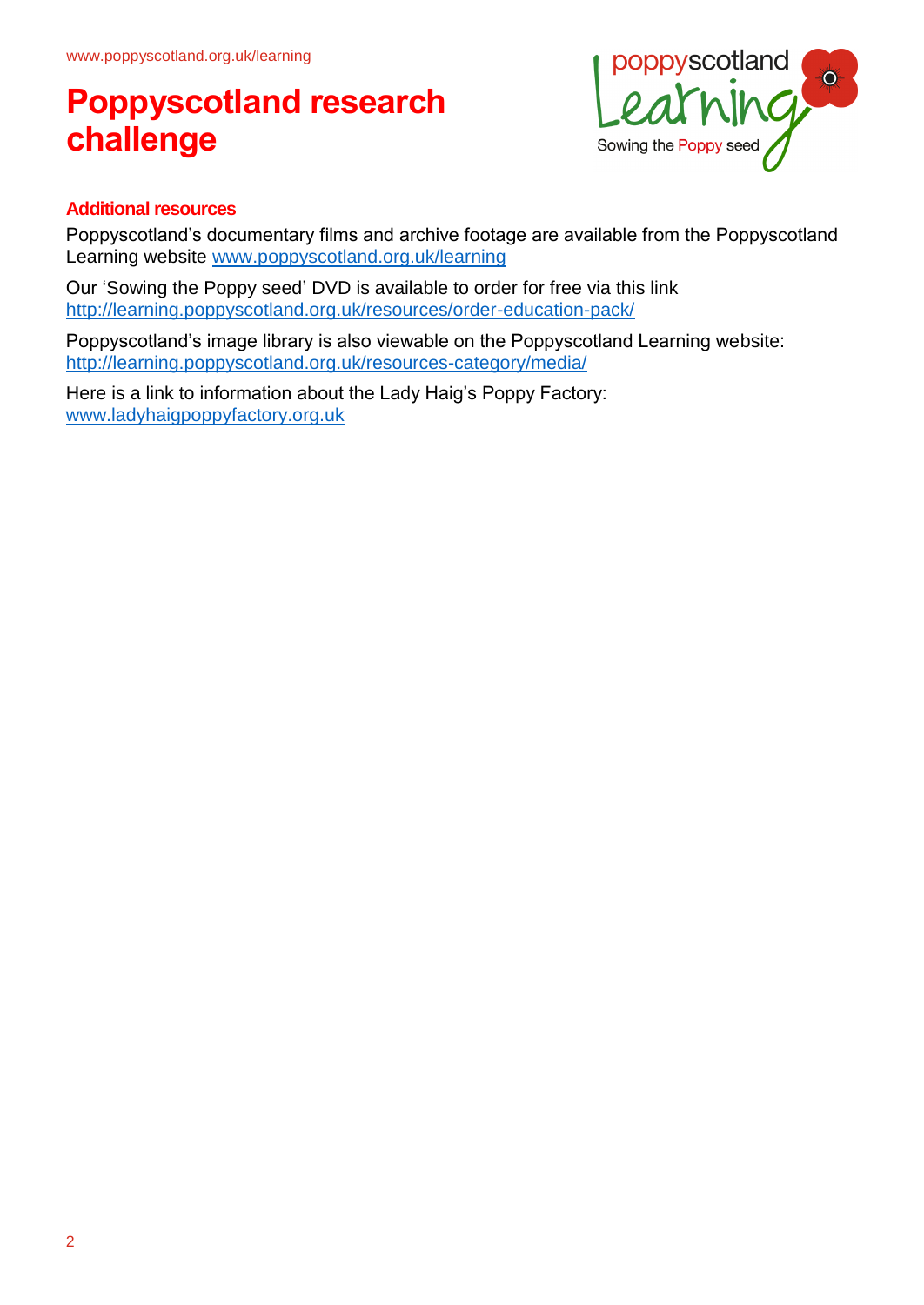

## **Your challenge**

In the week before Remembrance Sunday it is vital that all students in the school know what the day means and what work Poppyscotland does with veterans today.

Your challenge is to create a powerful, bright and interesting display somewhere in your school where students and visitors can get this information. The display might also be a useful place to advertise any fundraising events that your school have specifically organised for Poppyscotland.

- Work in groups of four or five.
- Produce a display which is bright, interesting and grabs the attention of anyone passing by.
- Allocate jobs (researchers, artists, information board writer).

#### **Make use of the following resources:**

- The school library;
- Local volunteers for Poppyscotland (see their website);
- Veterans in your local community.

#### **You may find these two sites particularly useful:**

- Poppyscotland: [www.poppyscotland.org.uk/](http://www.poppyscotland.org.uk/)
- Legion Scotland: [www.legionscotland.org.uk/](http://www.legionscotland.org.uk/)

#### **Rules**

- Everyone participates in the preparation and production of your group's work.
- Work within the timescales provided.
- Meet the product criteria have you done what you were asked to do?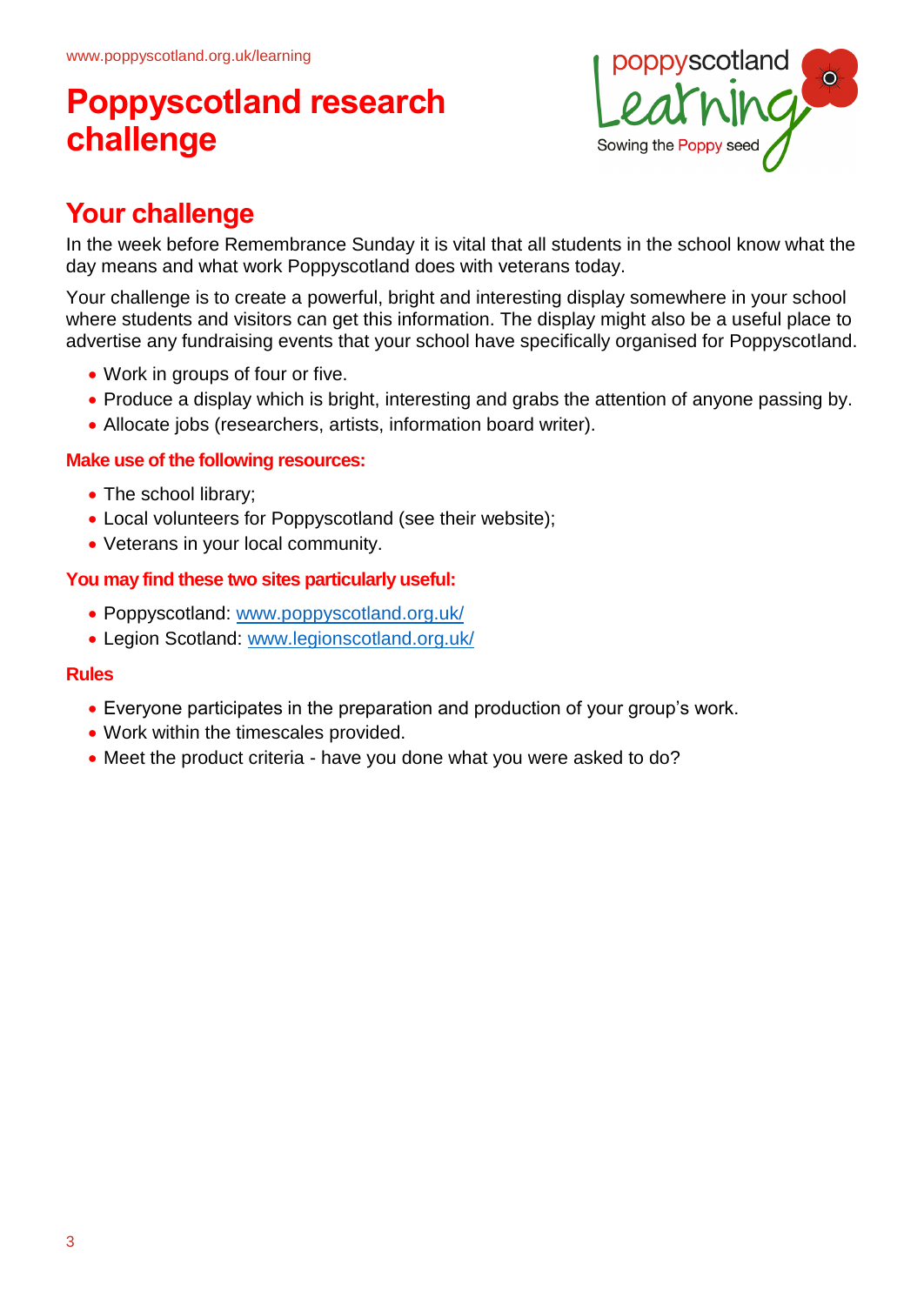www.poppyscotland.org.uk/learning

## **Poppyscotland research challenge**



Why do we have Remembrance Day?

How will we display this info? Make it eye-catching & interesting!

What do we need to be able to create our display and how can we source it?

Who is Poppyscotland and what work do they do?

What fundraising activities will we organise and include on our poster?

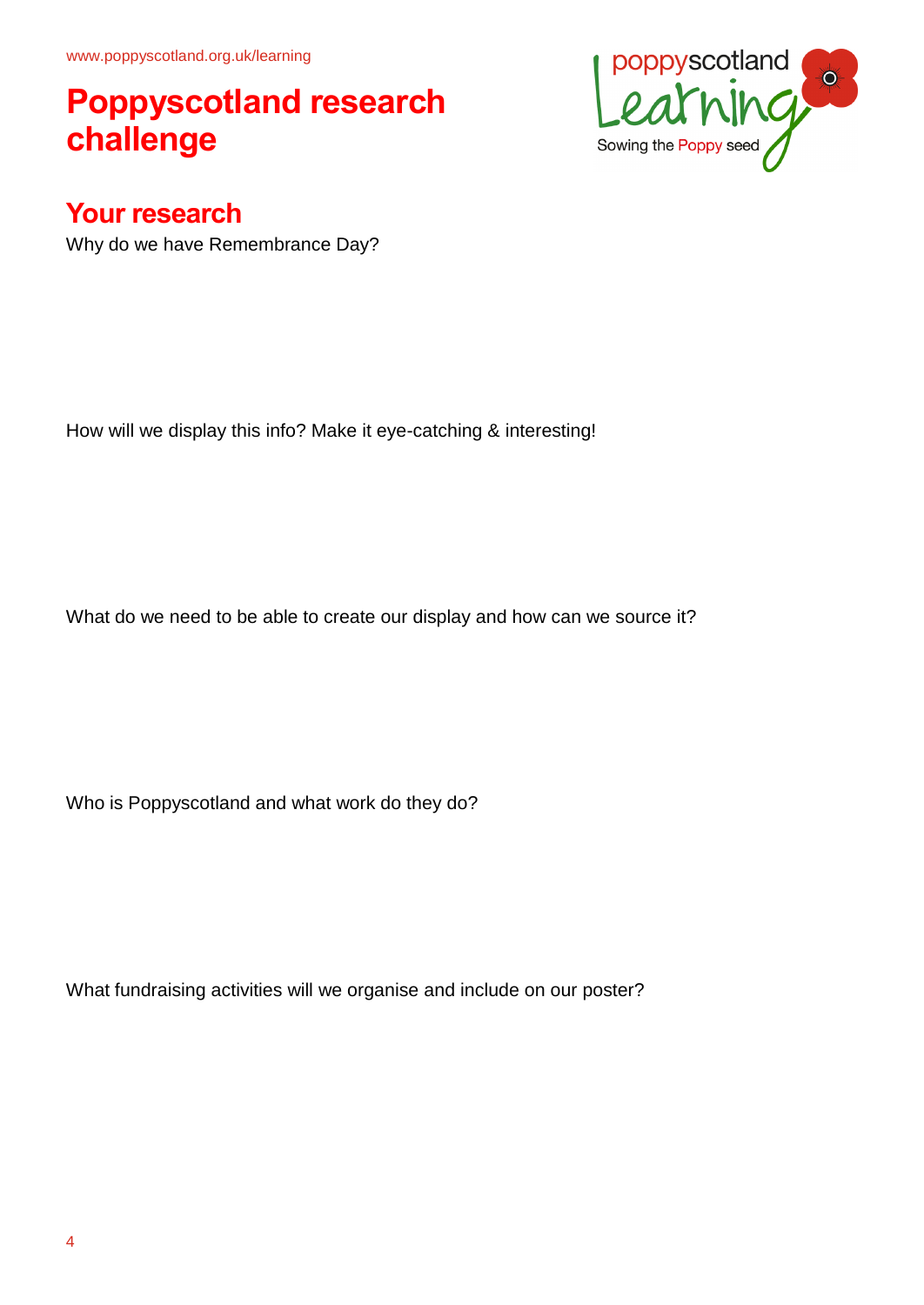

### **Information help sheet**

#### **What are we remembering?**

Each November we all wear poppies in remembrance, but what do we actually mean by the word remembrance? Every 11<sup>th</sup> November at 11am, much of the UK falls silent for 2 minutes to remember all those brave and honourable men, women and children who lost their lives in the First World War.

The war left many families without sons, fathers, mothers – the list is endless. On this special day in history we give thanks to those people who lost their lives so that we could have better ones.

Many ask why do we wear poppies? Well, after the Great War ended in 1918, the battlefields were churned up and found growing on the broken ground were fields of poppies – many people said it was a sign from God. The poppies gave Lieutenant John McCrae from Canada the inspiration to write his classic poem In Flanders' Fields.

It is now traditional to wear a poppy on Remembrance Sunday to commemorate those who fell in the war.

#### **Who are Poppyscotland?**

We are probably best known for running the iconic Scottish Poppy Appeal, but we work all year round to help those who have served, those still serving and their families receive the care and support they urgently need. The Scottish Poppy Appeal raises over £2 million each year. This, combined with our other year-round fundraising, enables us to provide tailored support and funding to thousands of ex-Servicemen and women as well as other vital services in advice, employment, mobility, respite, housing and mental health support.

We were established in 1921 as The Earl Haig Fund Scotland but adopted our current name and logo in 2006 to reflect our revised fundraising activities and welfare services work. Last year we spent £3.7 million on our wide range of welfare services. As we get no statutory funding, we rely almost entirely on public donations. While around two thirds of our income comes from the annual Scottish Poppy Appeal, we need to raise money all year round to meet the ever increasing demand for our welfare services. To put that into context, we must raise more than £10,000 a day to continue our work.

Poppyscotland provides and funds a variety of services. We aim to help as many people in the Armed Forces community as possible. We support people of all ages, whether difficulties have arisen during time in the Armed Forces or many years later. We also help the families of ex-Servicemen and women, including partners, widows, widowers and children.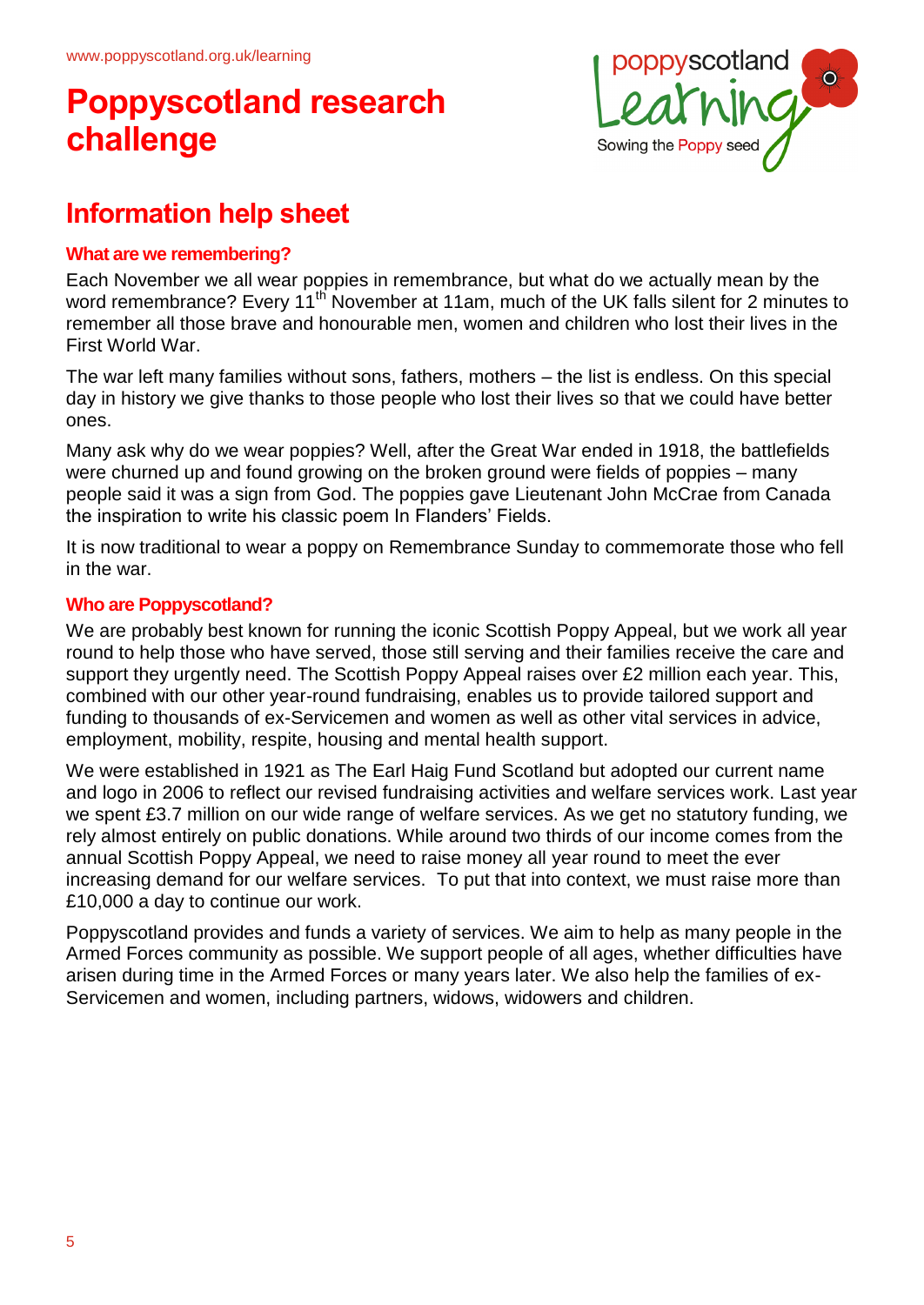

### **What progress have I made today?**

Learning in the social studies will enable me to learn how to locate, explore and link periods, people and events in time and place. **SAL SOC**

| $2nd$ level<br>I can show how events in the past have had<br>immediate and long term consequences.<br>For example         | 3rd level<br>I can explain why events in the past have led<br>to some aspects of society changing while<br>others stay the same.<br>For example |
|---------------------------------------------------------------------------------------------------------------------------|-------------------------------------------------------------------------------------------------------------------------------------------------|
| 4 <sup>th</sup> level<br>I can analyse key factors in the way that our<br>society has developed over time.<br>For example |                                                                                                                                                 |